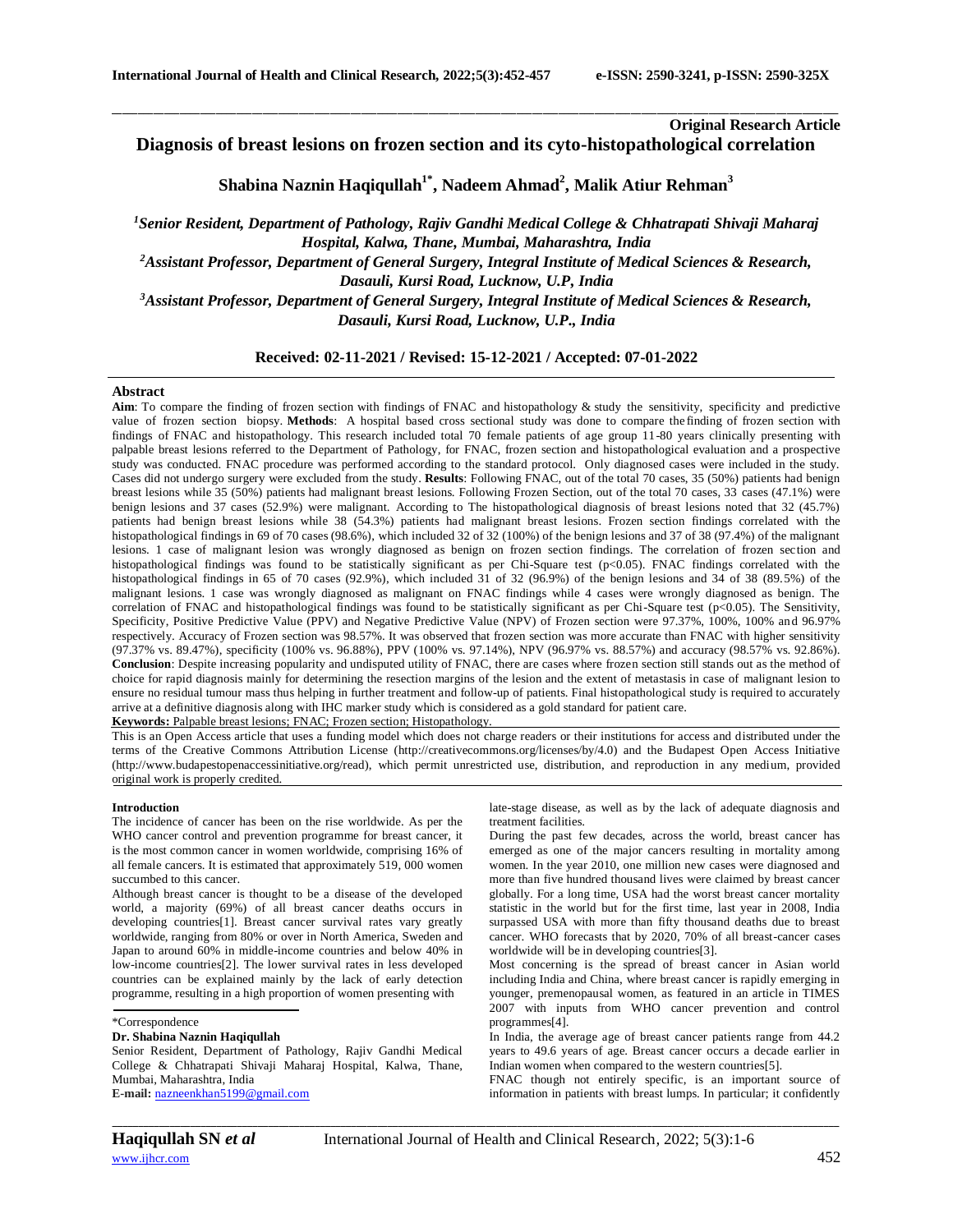\_\_\_\_\_\_\_\_\_\_\_\_\_\_\_\_\_\_\_\_\_\_\_\_\_\_\_\_\_\_\_\_\_\_\_\_\_\_\_\_\_\_\_\_\_\_\_\_\_\_\_\_\_\_\_\_\_\_\_\_\_\_\_\_\_\_\_\_\_\_\_\_\_\_\_\_\_\_\_\_\_\_\_\_\_\_\_\_\_\_\_\_\_\_\_\_\_\_\_\_\_\_\_\_\_\_\_\_\_\_\_\_\_\_\_\_\_\_\_\_\_\_\_\_\_\_\_\_\_\_\_\_\_\_\_\_\_\_\_\_ allows exclusion of breast cancer and other more common disease and is useful in planning a surgical approach to the lesion[6]. It is the most common diagnostic modality for palpable breast lumps[7]. FNAC is simple, safe and quick procedure with high sensitivity and specificity. The accuracy rate of FNAC in diagnosing breast cancer is up to 96%.

The frozen section technique for intra-operative pathologic diagnosis has been used for more than 100 years. The introduction of the cryostat in 1960 established intraoperative frozen section examination as a highly reliable procedure for the rapid histological evaluation of tissue specimen during surgery[8].

Although the recent decades have seen immense development in cytological methods and more core needle biopsies are performed before operation, frozen sections are still widely used in some countries[9].

As for breast oncology, intra-operative frozen section diagnosis has been playing a vital role in making appropriate therapeutic decisions. The most important indications for frozen section are 1) to confirm the diagnosis of carcinoma in case of inconclusive reports in fine needle aspiration cytology (FNAC), or core needle biopsies prior to major radical surgery, and 2) to provide an assessment of resection margins and completeness of excision in carcinoma[10].

The aim of this study was to compare the finding of frozen section with findings of FNAC and histopathology and to study the sensitivity, specificity and predictive value of frozen section biopsy.

### **Materials and methods**

A hospital based cross sectional study was done among 70 patients to compare thefinding of frozen section with findings of FNAC and histopathology.

#### **Study design**

A hospital based cross sectional study

#### **Study area**

The study was done at a tertiary care centre in department of pathology.

#### **Study population**

All cases clinically presenting with breast lesions referred to the department of pathology who fulfilled the inclusion criteria.

## **Sample size**

70patients

# **Inclusion Criteria**

- 1. FNAC diagnosed cases included in the study.<br>2. FNAC diagnosed cases undergoing for surger
- FNAC diagnosed cases undergoing for surgery.

## **Exclusion criteria**

1. Cases did not undergo surgery were excluded from the study

## **Statistical analysis**

Quantitative data is presented with the help of Mean and Standard deviation. Comparison among the study groups is done with the help of unpaired t test as per results of normality test. Qualitative data is presented with the help of frequency and percentage table. Association among the study groups is assessed with the help of Fisher test, student 't' test and Chi-Square test. 'p' value less than 0.05 is taken as significant**.**

#### **Methodology**

The study was done at a tertiary care centre in department of pathology, after due permission from the Institutional Ethics Committee and Review Board and after taking written informed consent from the patients.

This research included total 70 female patients of age group 11-80 years clinically presenting with palpable breast lesions referred to the Department of Pathology, for FNAC, frozen section and histopathological evaluation and a prospective study was conducted. FNAC procedure was performed according to the standard protocol[11]. Only diagnosed cases were included in the study. Cases did not undergo surgery were excluded from the study. The interpretation of the slides was done by the cytopathologist and treatment is decided by the surgeon from the cytological diagnosis. All the breast specimens received in normal saline (0.9%) solution immediately from the operation theatre without fixation in formalin were subjected for frozen section. Following this they were fixed in 10% formalin for 24 hrs and processed for H&E staining for histopathological examination.

### **Results**

In our study, all the cases in present study were female patients and no case of male patient was found. In the present study, the age group ranged from 11-80 years. The maximum number of breast lesions that is 18 cases (25.7%) were found in the age group of 31-40 years. The left and right breast were equally affected in our study. Considering the quadrant of breast involved Upper outer quadrant was most commonly affected with (47.2%) cases while the least was the lower inner quadrant with (10%) cases only.

Following FNAC, out of the total 70 cases, 35 (50%) patients had benign breast lesions while 35 (50%) patients had malignant breast lesions. The most common benign breast lesion was fibroadenoma (28.7%) followed by fibrocystic disease (11.4%), epithelial hyperplasia (7.1%) and benign phyllodes (2.8%). The most common malignant breast lesion was invasive ductal carcinoma (48.6%) followed by medullary carcinoma (1.4%).

| <b>FNAC Diagnosis</b>     |    | $\frac{0}{0}$ |
|---------------------------|----|---------------|
| Benign $(n=35)$           |    |               |
| Fibroadenoma              | 20 | 28.7%         |
| Fibrocystic disease       |    | 11.4%         |
| Epithelial hyperplasia    | 5  | 7.1%          |
| Benign phyllodes          | 2. | 2.8%          |
| Malignant $(n=35)$        |    |               |
| Invasive ductal carcinoma | 34 | 48.6%         |
| Medullary carcinoma       |    | 1.4%          |
| Total                     | 70 | 100%          |

# **Table I: FNAC Diagnosis of Breast Lesions of patients**

Following Frozen Section, out of the total 70 cases, 33 cases (47.1%) were benign lesions and 37 cases (52.9%) were malignant. The most common benign breast lesion was fibroadenoma (25.7%) followed by fibrocystic disease (12.8%), epithelial hyperplasia (5.7%) and benign phyllodes (2.8%). The most common malignant breast lesion was invasive ductal carcinoma (48.8%) followed by ductal ca in situ (1.4%), invasive lobular carcinoma (1.4%) and medullary carcinoma (1.4%).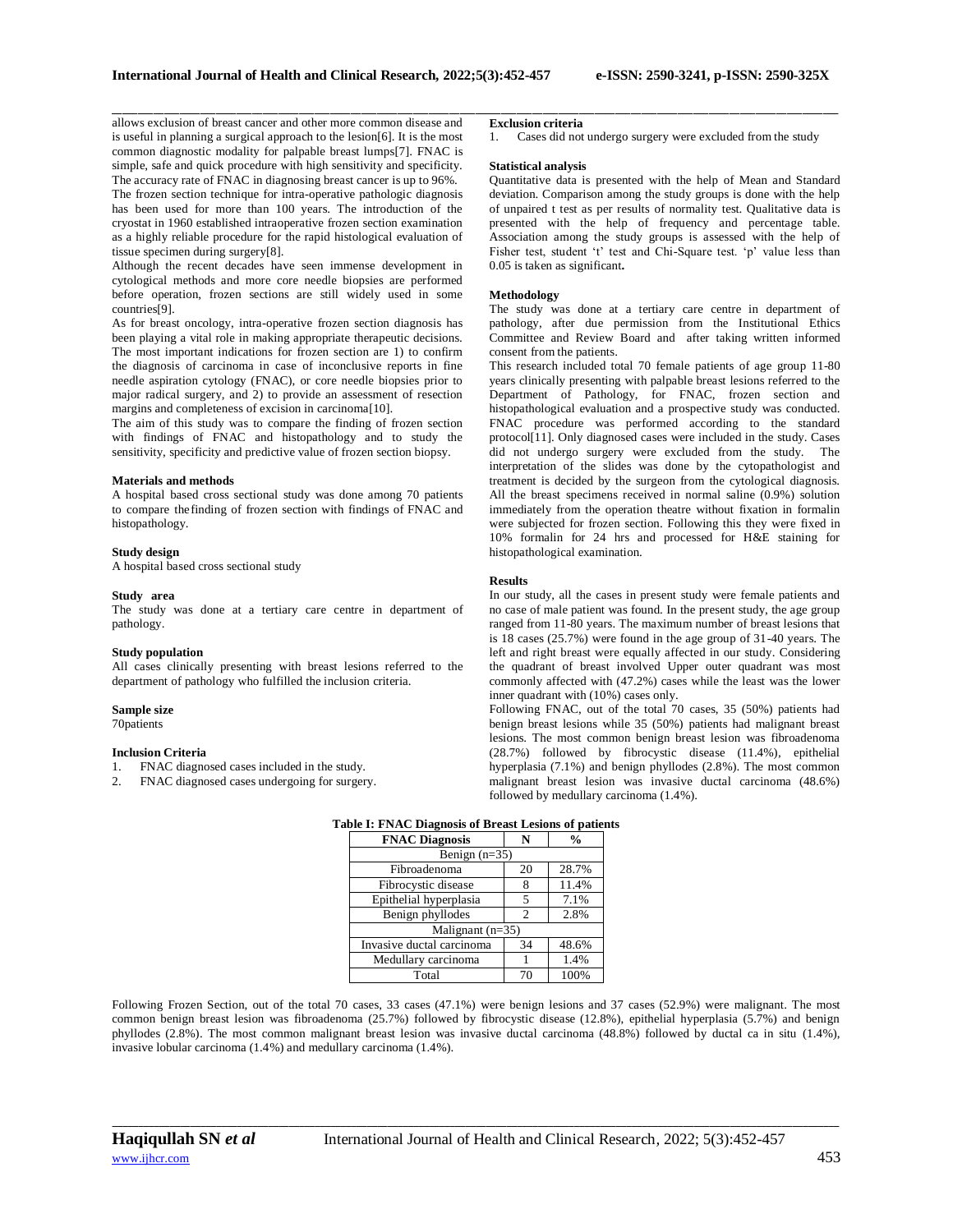| <b>Findings of Frozen section</b> |    | %     |
|-----------------------------------|----|-------|
| Benign $(n=33)$                   |    |       |
| Fibroadenoma                      | 18 | 25.7% |
| Fibrocystic disease               | 9  | 12.8% |
| Epithelial hyperplasia            |    | 5.7%  |
| Benign phyllodes                  | 2  | 2.8%  |
| Malignant $(n=37)$                |    |       |
| Invasive ductal carcinoma         | 34 | 48.8% |
| Ductal Ca in situ                 |    | 1.4%  |
| Invasive lobular carcinoma        |    | 1.4%  |
| Medullary carcinoma               |    | 1.4%  |
| Total                             | 70 | 100%  |

## \_\_\_\_\_\_\_\_\_\_\_\_\_\_\_\_\_\_\_\_\_\_\_\_\_\_\_\_\_\_\_\_\_\_\_\_\_\_\_\_\_\_\_\_\_\_\_\_\_\_\_\_\_\_\_\_\_\_\_\_\_\_\_\_\_\_\_\_\_\_\_\_\_\_\_\_\_\_\_\_\_\_\_\_\_\_\_\_\_\_\_\_\_\_\_\_\_\_\_\_\_\_\_\_\_\_\_\_\_\_\_\_\_\_\_\_\_\_\_\_\_\_\_\_\_\_\_\_\_\_\_\_\_\_\_\_\_\_\_\_ **Table II: Findings of Frozen section of breast lesions of patients**

According to The histopathological diagnosis of breast lesions noted that 32 (45.7%) patients had benign breast lesions while 38 (54.3%) patients had malignant breast lesions. The most common benign breast lesion was fibroadenoma (25.7%) followed by fibrocystic disease (12.8%), epithelial hyperplasia (4.3%) and benign phyllodes (2.8%). The most common malignant breast lesion was invasive ductal carcinoma (48.6%) followed by Ductal Ca in situ (2.8%), invasive lobular carcinoma (1.4%) and medullary carcinoma (1.4%).

| Table III: Histopathological Diagnosis of Breast Lesions of patients |
|----------------------------------------------------------------------|
|----------------------------------------------------------------------|

| <b>Histopathological Diagnosis</b> | N  | $\frac{0}{0}$ |
|------------------------------------|----|---------------|
| Benign $(n=32)$                    |    |               |
| Fibroadenoma                       | 18 | 25.7%         |
| Fibrocystic disease                | 9  | 12.8%         |
| Epithelial hyperplasia             | 3  | 4.3%          |
| Benign phyllodes                   | 2  | 2.8%          |
| Malignant $(n=38)$                 |    |               |
| Invasive ductal carcinoma          | 34 | 48.6%         |
| Ductal Ca in situ                  | 2  | 2.8%          |
| Invasive lobular carcinoma         |    | 1.4%          |
| Medullary carcinoma                |    | 1.4%          |
| Total                              | 70 | 100%          |

Frozen section findings correlated with the histopathological findings in 69 of 70 cases (98.6%), which included 32 of 32 (100%) of the benign lesions and 37 of 38 (97.4%) of the malignant lesions. 1 case of malignant lesion was wrongly diagnosed as benign on frozen section findings. The correlation of frozen section and histopathological findings was found to be statistically significant as per Chi-Square test ( $p<0.05$ ).

FNAC findings correlated with the histopathological findings in 65 of 70 cases (92.9%), which included 31 of 32 (96.9%) of the benign lesions and 34 of 38 (89.5%) of the malignant lesions. 1 case was wrongly diagnosed as malignant on FNAC findings while 4 cases were wrongly diagnosed as benign. The correlation of FNAC and histopathological findings was found to be statistically significant as per Chi-Square test (p<0.05).

The Sensitivity, Specificity, Positive Predictive Value (PPV) and Negative Predictive Value (NPV) of Frozen section were 97.37%, 100%, 100% and 96.97% respectively. Accuracy of Frozen section was 98.57%.

| Table IV: Sensitivity, Specificity, PPV, NPV and Accuracy of Frozen Section |                                   |                           |  |  |
|-----------------------------------------------------------------------------|-----------------------------------|---------------------------|--|--|
| <b>Frozen Section</b>                                                       | <b>Histopathological Findings</b> |                           |  |  |
| <b>Findings</b>                                                             | <b>Malignancy Absent</b>          | <b>Malignancy Present</b> |  |  |

| т шишез                   | манgнансу дозені | мандиансу гтебент |
|---------------------------|------------------|-------------------|
| Malignancy Absent         | 20               |                   |
| <b>Malignancy Present</b> |                  |                   |
| Total                     |                  |                   |
|                           |                  |                   |
| Parameter                 | Value            | 95% CI            |

| <b>Parameter</b>          | Value  | 95% CI           |
|---------------------------|--------|------------------|
| Sensitivity               | 97.37% | 86.19% to 99.93% |
| Specificity               | 100%   | 89.11% to 100%   |
| Positive Predictive Value | 100%   | 89.11% to 100%   |
| Negative Predictive Value | 96.97% | 82.23% to 99.55% |
| Accuracy                  | 98.57% | 92.30% to 99.96% |

The Sensitivity, Specificity, Positive Predictive Value (PPV) and Negative Predictive Value (NPV) of FNAC were 89.47%, 96.88%, 97.14% and 88.57% respectively. Accuracy of FNAC was 92.86%.

| Table V: Sensitivity, Specificity, PPV, NPV and Accuracy of FNAC |  |
|------------------------------------------------------------------|--|
|------------------------------------------------------------------|--|

| <b>FNAC Findings</b>      | <b>Histopathological Findings</b> |                           |  |
|---------------------------|-----------------------------------|---------------------------|--|
|                           | <b>Malignancy Absent</b>          | <b>Malignancy Present</b> |  |
| Malignancy Absent         |                                   |                           |  |
| <b>Malignancy Present</b> |                                   |                           |  |
| Total                     |                                   |                           |  |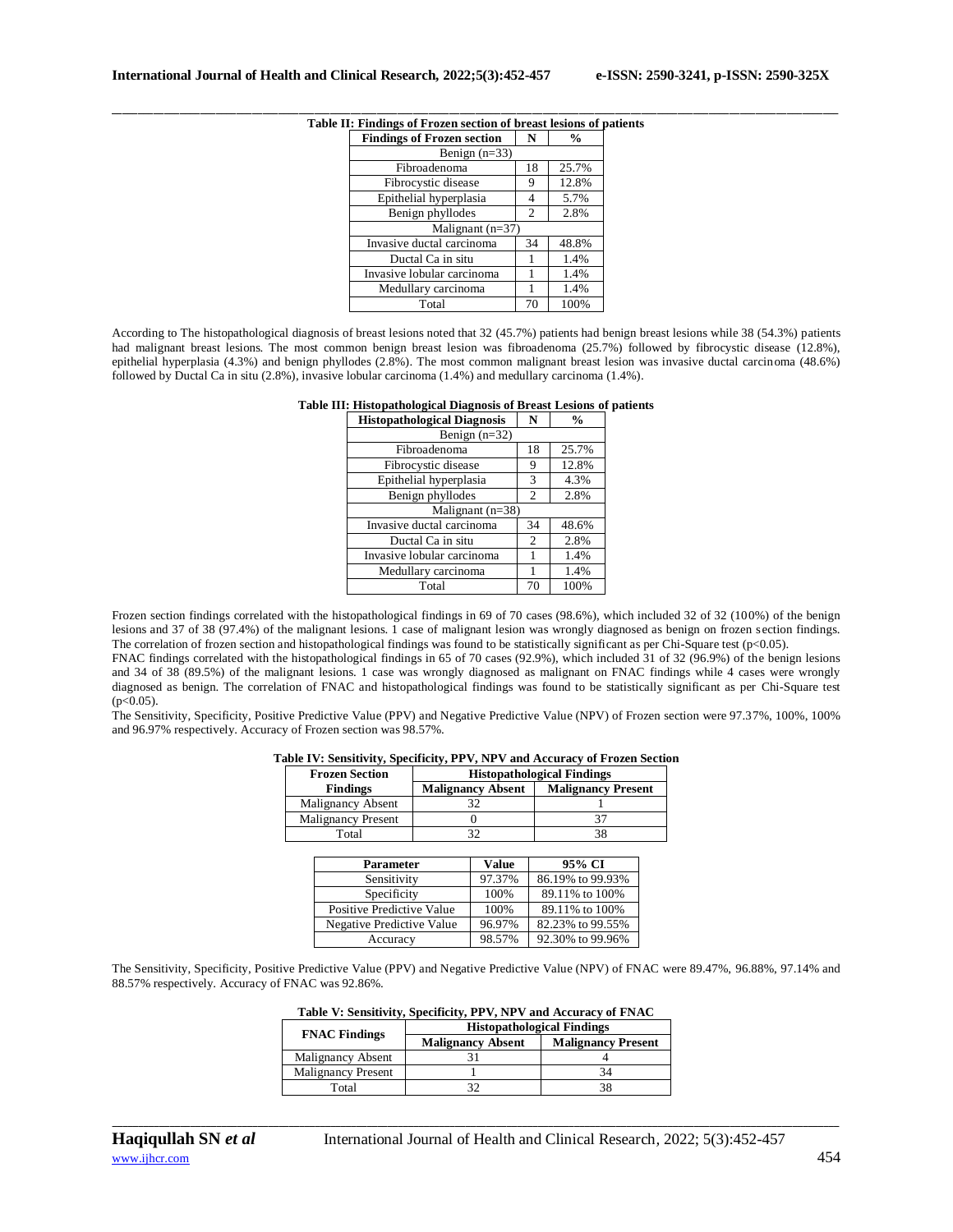| <b>Parameter</b>          | Value  | 95% CI           |
|---------------------------|--------|------------------|
| Sensitivity               | 89.47% | 75.20% to 97.06% |
| Specificity               | 96.88% | 83.78% to 99.92% |
| Positive Predictive Value | 97.14% | 83.12% to 99.58% |
| Negative Predictive Value | 88.57% | 75.37% to 95.15% |
| Accuracy                  | 92.86% | 84.11% to 97.64% |

It was observed that frozen section was more accurate than FNAC with higher sensitivity (97.37% vs. 89.47%), specificity (100% vs. 96.88%), PPV (100% vs. 97.14%), NPV (96.97% vs. 88**.57%) and accuracy (98.57% vs. 92.86%).**

| Table VI: Comparison of Frozen section and FNAC findings |                           |                                                       |    |  |  |
|----------------------------------------------------------|---------------------------|-------------------------------------------------------|----|--|--|
|                                                          |                           | <b>Histopathological Findings</b>                     |    |  |  |
|                                                          |                           | <b>Malignancy Present</b><br><b>Malignancy Absent</b> |    |  |  |
|                                                          | Malignancy Absent         | 32                                                    |    |  |  |
| <b>Frozen Section Findings</b>                           | <b>Malignancy Present</b> |                                                       | 37 |  |  |
|                                                          | Total                     | 32                                                    | 38 |  |  |
|                                                          | Malignancy Absent         | 31                                                    |    |  |  |
| <b>FNAC</b> Findings                                     | <b>Malignancy Present</b> |                                                       | 34 |  |  |
|                                                          | Total                     | 32                                                    | 38 |  |  |
|                                                          |                           |                                                       |    |  |  |

| <b>Parameter</b>      | <b>Sensitivity</b> | <b>Specificity</b> | PPV    | NPV    | Accuracy |
|-----------------------|--------------------|--------------------|--------|--------|----------|
| <b>Frozen Section</b> | 97.37%             | 100%               | 100%   | 96.97% | 98.57%   |
| FNAC                  | 89.47%             | 96.88%             | 97.14% | 88.57% | 92.86%   |

### **Discussion**

Breast carcinoma is one of the commonest cancer among females in India preceded only by cervical cancer[12,13]. Early screening and diagnosis of breast lesions can aid in prevention as well as accurate management of the patients thus alleviating discomfort and anxiety in the process[14,15].

In the present study, majority of the patients  $(25.7%)$  were in the age group of 31-40 years followed by 18.6% in the age groups of 11-20 years and 51-60 years. This is similar to the studies of Sheikh SA et al[16], Sultana N et al[17], Das M et al[18], Mahadevappa A et al[19] and Siddegowda MS et al[20].

Sheikh SA et al[16] cross-sectional validation study comparing the diagnostic accuracy cytology and frozen section with histopathology malignant breast lumps keeping found 76 patients with a mean age of 49±15.14 years (range: 26-87 years).

Sultana N et al[17] study on validity of frozen section in the diagnosis of breast lumps found out of the 319 breast cancer patients age ranged from 24 and 90 years with a mean age of 53.3 years.

In our study, maximum number of lumps was located in Upper Outer Quadrant (UOQ) (47.2%) followed by Upper Inner Quadrant (UIQ) (7.1%), Lower Outer Quadrant (LOQ) (15.7%) and Lower Inner Quadrant (LIQ) (10%). Evaluation of lump size showed that in 33  $(47.2%)$  and 19  $(27.1%)$  cases the lump measured between  $<$  5 cms and 5-10 cms respectively. In 10 (14.3%) and 8 (11.4%) cases, the lump measured between 10-15 cms and >15 cms respectively. This is comparable to the study of Mahadevappa A et al[19].

The findings of frozen section of breast lesions in our study noted that 33 (47.1%) patients had benign breast lesions while 37 (52.9%) patients had malignant breast lesions. The most common benign breast lesion was fibroadenoma (25.7%) followed by fibrocystic disease (12.8%), epithelial hyperplasia (5.7%) and benign phyllodes (2.8%). The most common malignant breast lesion was invasive ductal carcinoma (48.8%) followed by ductal ca in situ (1.4%), invasive lobular carcinoma (1.4%) and medullary carcinoma (1.4%). This is concordant to the studies of Mahadevappa A et al[19] and Sheikh SA et al[16].

Mahadevappa A et al[19] descriptive cross-sectional study found out of 28(45.16%) cases of benign lesions, eight (12.9%) were nonneoplastic and 20 (32.26%) were benign neoplastic. Benign looking epithelial cells arranged in acinar pattern with intervening stroma; inflammatory cells in stroma either neutrophils, lymphocytes, plasma cells or macrophages especially in non neoplastic lesions. Malignant tumour cells arranged in various patterns infiltrating the stroma. The main histologic feature of invasion was total disorganized arrangement of the neoplastic cells in the stroma. Compression artifacts, ice crystals ("bubbles") in stroma and nuclei.

Sheikh SA et al[16] cross-sectional study found 61(80%) were diagnosed with malignant breast disease and 15(20%) had benign breast disease. Among the 61 patients with malignant breast lesions, 53(86%) were diagnosed with invasive ductal carcinoma, 5(8%) invasive lobular carcinoma, 1(2%) patient each for medullary, metaplastic carcinoma and invasive cribriform carcinoma.

The FNAC diagnosis of breast lesions in the present study noted that 35 (50%) patients had benign breast lesions while 35 (50%) patients had malignant breast lesions. The most common benign breast lesion was fibroadenoma (28.7%) followed by fibrocystic disease (11.4%), epithelial hyperplasia (7.1%) and benign phyllodes (2.8%). The most common malignant breast lesion was invasive ductal carcinoma (48.6%) followed by medullary carcinoma (1.4%). This is consistent with the studies of Das M et al[18] and Siddegowda MS et al[20].

Das M et al[18] study evaluating of diagnostic accuracy of FNAC in diagnosis of breast lesions found out of 1088 cases diagnosed on FNAC, 703 cases (64.61%) were benign and 232 cases (21.3%) were found to be malignant and most common benign lesion was fibroadenoma and commonest malignant lesion was Duct carcinoma.

Siddegowda MS et al[20] prospective study found of the 34 malignant cases, 28 were reported as Infiltrating Ductal Carcinoma, Not Otherwise Specified (NOS) type, three cases were reported as mucinous carcinoma breast on cytology, one case was reported as medullary carcinoma breast, one case was reported as papillary carcinoma breast and one case was reported as metaplastic carcinoma breast on cytology.

The histopathological diagnosis of breast lesions in our study noted that 32 (45.7%) patients had benign breast lesions while 38 (54.3%) patients had malignant breast lesions. The most common benign breast lesion was fibroadenoma (25.7%) followed by fibrocystic disease (12.8%), epithelial hyperplasia (4.3%) and benign phyllodes (2.8%). The most common malignant breast lesion was invasive ductal carcinoma (48.6%) followed by Ductal Ca in situ (2.8%), invasive lobular carcinoma (1.4%) and medullary carcinoma (1.4%). This is in concordance to the studies of Mahadevappa A et al[19] and Sheikh SA et al[16].

Mahadevappa A et al[19] descriptive cross-sectional study assessing the IC and FS features of breast lesions with correlation of final Histopathologic (HP) diagnosis observed on final Histopathology, 33(53.23%) cases were diagnosed as malignant lesion and 29(46.77%) as benign lesion. Fibroadenoma (42.86%) and infiltrating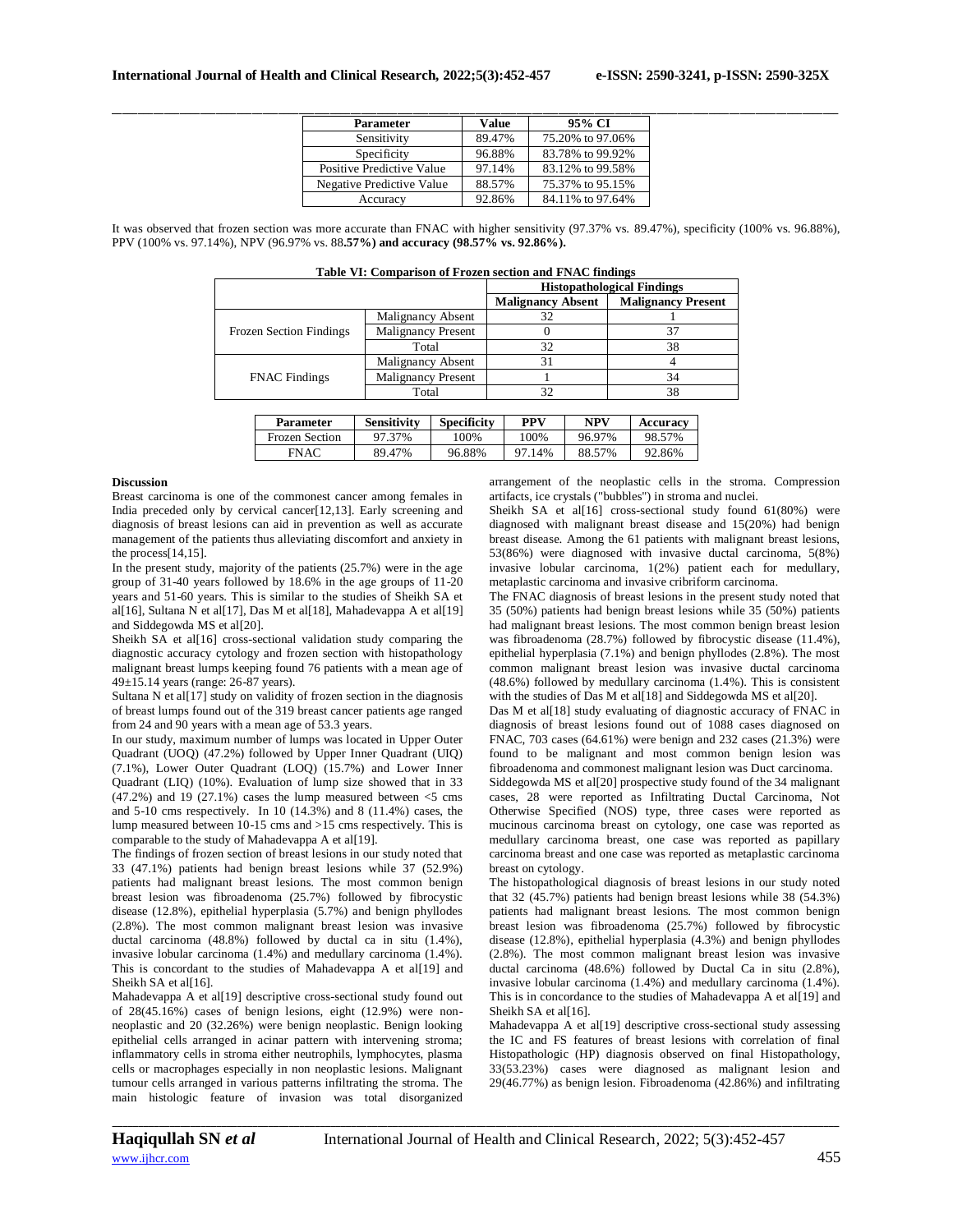\_\_\_\_\_\_\_\_\_\_\_\_\_\_\_\_\_\_\_\_\_\_\_\_\_\_\_\_\_\_\_\_\_\_\_\_\_\_\_\_\_\_\_\_\_\_\_\_\_\_\_\_\_\_\_\_\_\_\_\_\_\_\_\_\_\_\_\_\_\_\_\_\_\_\_\_\_\_\_\_\_\_\_\_\_\_\_\_\_\_\_\_\_\_\_\_\_\_\_\_\_\_\_\_\_\_\_\_\_\_\_\_\_\_\_\_\_\_\_\_\_\_\_\_\_\_\_\_\_\_\_\_\_\_\_\_\_\_\_\_

duct carcinoma (75.76%) were the commonest lesions in benign and malignant groups respectively.

Sheikh SA et al[16] cross-sectional study observed among 15 cases of benign breast lesions, 7(46%) patients had fibroadenoma, 5(33%) had fibrocystic changes and 1(7%) case each had fat necrosis, duct ectasia and benign phyllodes tumour. Out of 61 malignant cases, 59(96%) were diagnosed correctly on touch imprint cytology, while 2(4%) were given false negative results. The histology of the false negative cases turned out to be invasive lobular carcinoma and invasive ductal carcinoma on paraffin section.

It was observed in the present study that frozen section findings correlated with the histopathological findings in 69 of 70 cases (98.6%), which included 32 of 32 (100%) of the benign lesions and 37 of 38 (97.4%) of the malignant lesions. 1 case of malignant lesion was wrongly diagnosed as benign on frozen section findings. The correlation of frozen section and histopathological findings was found to be statistically significant as per Chi-Square test  $(p<0.05)$ . Mahadevappa A et al<sup>[19]</sup> and Sheikh SA et al<sup>[16]</sup> noted similar observations in their studies.

Mahadevappa A et al[19] descriptive cross-sectional study observed more condensed hyperchromatic nuclei and chatters even in HP study of the same frozen tissue. On comparing the FS diagnosis of 62 cases with the final HP study, FS showed correlation of 100% for all malignant lesions and 96.6% for benign lesions. Sensitivity and specificity of FS was 100% and 96.55% respectively. The overall accuracy was 98.39%. p-value for IC and FS were <0.001 indicating significant correlation with HP study.

Sheikh SA et al<sup>[16]</sup> cross-sectional study comparing the diagnostic accuracy cytology and frozen section with histopathology malignant breast lumps keeping reported accurate diagnosis's of all histologically proven malignant (n=61) as well as benign (n=15) breast cases on frozen section. The sensitivity, specificity and diagnostic accuracy were 100%.

It was observed in our present study, FNAC findings correlated with the histopathological findings in 65 of 70 cases (92.9%), which included 31 of 32 (96.9%) of the benign lesions and 34 of 38 (89.5%) of the malignant lesions. 1 case was wrongly diagnosed as malignant on FNAC findings while 4 cases were wrongly diagnosed as benign. The correlation of FNAC and histopathological findings was found to be statistically significant as per Chi-Square test  $(p<0.05)$ . This finding was consistent with the studies of Das M et al[18], Mahadevappa A et al[19] , Siddegowda MS et al[20] and Abraham B  $et$ al $[211]$ .

Das M et al<sup>[18]</sup> study evaluating of diagnostic accuracy of FNAC in diagnosis of breast lesions reported sensitivity and specificity of FNAC for cyto-histo correlation were found to be 97.16% and 92.83% respectively.

Mahadevappa A et al[19] descriptive cross-sectional study reported IC correlated 100% with final HP in all malignant lesions and for benign lesions and it showed 93.1% correlation. Sensitivity and specificity of IC was 100% and 96.43% respectively. The overall accuracy was 98.36%.

Siddegowda MS et al[20] prospective study reported among these 34 cases, 27 cases were available for histopathological correlation which proved to be malignant on histopathology also. FNAC proved to be 100% sensitive and specific in the diagnosis of malignant lesions.

Abraham B et al[21] study assessing the validity of MMSI by the evaluation of cytomorphological features of various breast lesions compared with histopathological findings found of the total 65 cases, all cases in MMSI category I and IV showed good histopathological correlation. The agreement between MMSI and histopathology was 93.8% which is more when compared with 72.3% agreement between cytology without scoring and histopathology. MMSI has increased the diagnostic accuracy of FNAC to 93.8% from 80%.

In the present study, the Sensitivity, Specificity, Positive Predictive Value (PPV) and Negative Predictive Value (NPV) of Frozen section were 97.37%, 100%, 100% and 96.97% respectively. Accuracy of Frozen section was 98.57%. Similar observations were noted in the study of Sheikh SA et al[16].

Sheikh SA et al<sup>[16]</sup> cross-sectional study reported all the 61(80%) malignant cases as well as 15(20%) benign cases were diagnosed correctly on frozen section. No false positive or false negative cases were recorded. Therefore, the sensitivity, specificity, PPV, NPV and diagnostic accuracy turned out to be 100%.

In our study, the Sensitivity, Specificity, Positive Predictive Value (PPV) and Negative Predictive Value (NPV) of FNAC were 89.47%, 96.88%, 97.14% and 88.57% respectively. Accuracy of FNAC was 92.86%. This is similar to the studies of Sheikh SA et al[16] and Bukhari MH et al[22].

Sheikh SA et al[16] cross-sectional study reported no false positive on touch imprints. Specificity and positive predictive value (PPV) turned out to be 100%. However, the sensitivity rate was 96.72% and negative predictive value (NPV) was 88.24%. Hence, the diagnostic accuracy of touch imprint cytology was 97.37%. The PPV and NPV were 100% and 88.24% respectively.

Bukhari MH et al[22] study on Comparison of accuracy of diagnostic modalities for evaluation of breast cancer revealed the sensitivity, specificity and accuracy rates as 100% for class II and class V cytology lesions on touch imprints. The sensitivity, diagnostic accuracy and NPV were 87%, 95% and 85% respectively for class III and IV lesions.

It was observed in the present study that frozen section was more accurate than FNAC with higher sensitivity (97.37% vs. 89.47%), specificity (100% vs. 96.88%), PPV (100% vs. 97.14%), NPV (96.97% vs. 88.57%) and accuracy (98.57% vs. 92.86%). Similar observations were noted in the studies of Mahadevappa A et al19[104], El-Bolkainy TM et al[23] and Bianchi S et al[8].

Mahadevappa A et al[19] descriptive cross-sectional study reported associated Ductal Carcinomas In Situ (DCIS) were better appreciated in FS especially comedo pattern. One case of false positivity on IC and FS was noted due to error in interpretation of gross, IC and FS features. On HP study it was confirmed as benign adenomyoepithelioma. Out of 33 malignant cases, 25 cases were evaluated by IC with FS for surgical resected margin involvement by malignancy and lymph node metastasis. One case showed a positive resected margin for malignancy, while remaining (24 cases) were negative. Among them, 20 cases were positive for lymph node metastasis and rest (05) was negative, which were confirmed by HP study with an accuracy rate of 100%. In male patients all three cases had gynaecomastia. IC and FS correlated with final HP diagnosis in all malignant lesions giving 100% correlation and in benign lesions 93.1% correlation for IC while 96.6% correlation for FS. The accuracy rate was 98.36% for IC and 98.39% for FS.

El-Bolkainy TM et al[23] comparative study on Intra-operative diagnosis of breast mass-lesions on 130 patients reported sensitivity, specificity and accuracy rates of frozen section as 100%. However, their sensitivity and specificity rates of touch imprint cytology were 92.22% and 93.33% respectively. The NPV and PPV were 80% and 97.65% respectively.

Bianchi S et al[8] study on accuracy and reliability of frozen section diagnosis reported frozen sections accurately diagnosed 623 out of 650 cases. The frozen section diagnosis was deferred to paraffin section in 22 cases, 3 false positive and 24 false negative cases were diagnosed. The sensitivity and specificity were 91.7% and 99.2% respectively.

### **Conclusion**

*\_\_\_\_\_\_\_\_\_\_\_\_\_\_\_\_\_\_\_\_\_\_\_\_\_\_\_\_\_\_\_\_\_\_\_\_\_\_\_\_\_\_\_\_\_\_\_\_\_\_\_\_\_\_\_\_\_\_\_\_\_\_\_\_\_\_\_\_\_\_\_\_\_\_\_\_\_\_\_\_\_\_\_\_\_\_\_\_\_\_\_\_\_\_\_\_\_\_\_\_\_\_\_\_\_\_\_\_\_\_\_\_\_\_\_\_\_\_\_\_\_\_\_\_\_\_\_\_\_\_\_\_\_\_\_\_\_\_\_\_*

To conclude, F.N.A.C. is a simple, rapid, cost effective, non-invasive procedure in the early diagnosis of breast lesions and not associated with any complications of the procedure. Despite increasing popularity and undisputed utility of FNAC, there are cases where frozen section still stands out as the method of choice for rapid diagnosis mainly for determining the resection margins of the lesion and the extent of metastasis in case of malignant lesion to ensure no residual tumour mass thus helping in further treatment and follow-up of patients. Final histopathological study is required to accurately arrive at a definitive diagnosis along with IHC marker study which is considered as a gold standard for patient care. Thus, a judicious